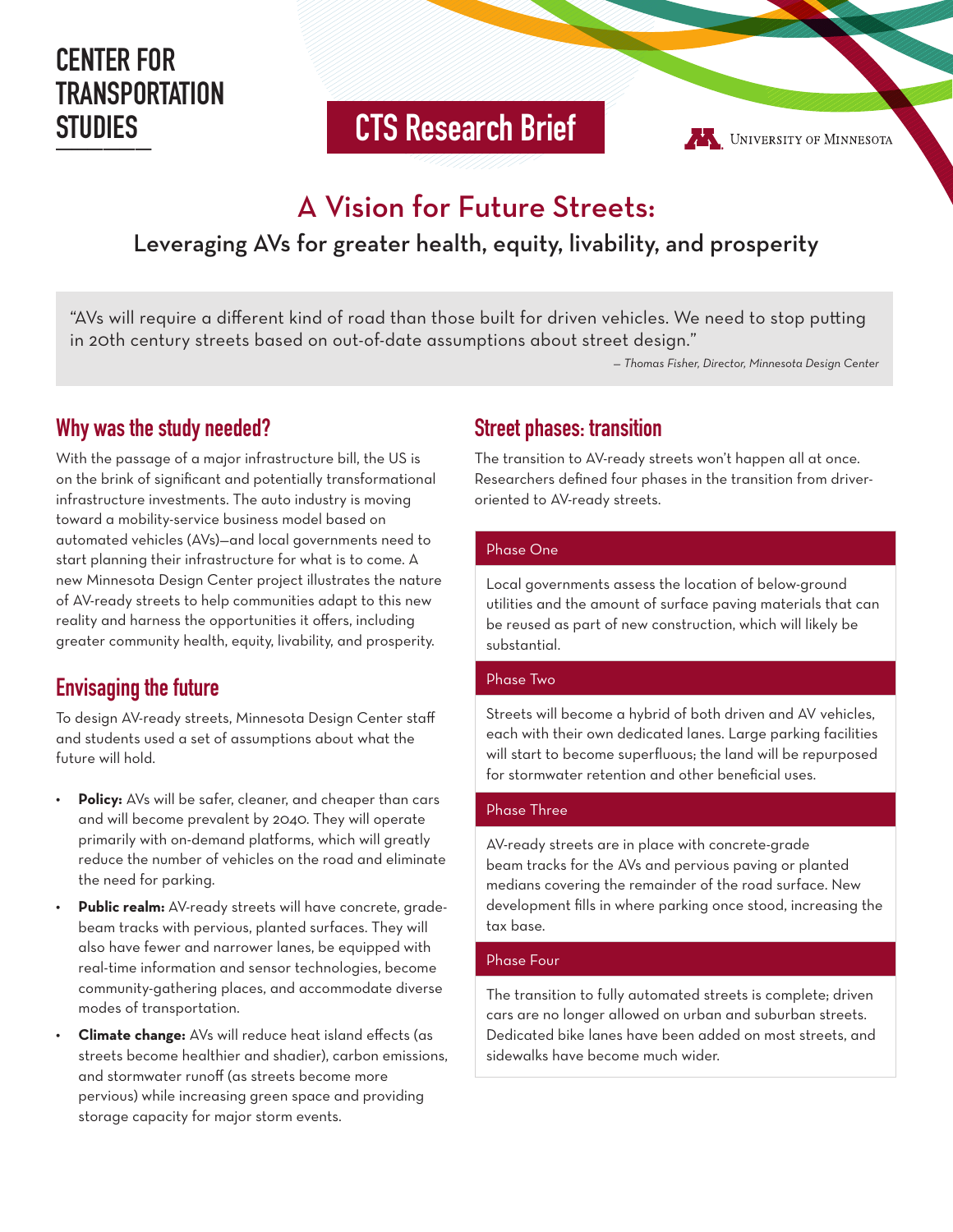# **Future street design**

The researchers created detailed designs for the four main types of AV-ready streets: alley, local, collector, and arterial. They illustrate materials needed; street elements (such as AV tracks, smart bollards, and pick-up/drop-off zones); zones for AVs, bikes, scooters, and pedestrians; and green infrastructure and planting possibilities.

### **Alley street**

The emergence of mobility services will have a dramatic impact on the nature and role of alleys. Garages will be available for other uses such as accessory dwelling, workshops, businesses, and childcare. The alley will also become greener, with AV tracks leaving the rest of the rightof-way for pervious pavement.





### **Local street**

Today, often-underutilized local streets represent the excess capacity and significant expense that exist in our current transportation system. When AVs become the dominant mode of vehicular transportation, the streets will need only a pair of tracks in each direction and no on-street parking—opening the right-of-way for green space, sidewalks, and bike lanes.

## **About the Research**

This research was funded as part of a National Science Foundation (NSF) Smart and Connected Communities grant (award no. CMMI-1831140): Leveraging Autonomous Shared Vehicles for Greater Community Health, Equity, Livability, and Prosperity (HELP). Support also came from Dayton Hudson Foundation funds at the University of Minnesota Foundation. The research team was led by Thomas Fisher, director and co-principal with the U of M's Minnesota Design Center.

Final report-Future Streets: Leveraging Autonomous Shared Vehicles for Greater Community Health, Equity, Livability, and Prosperity (August 2021).